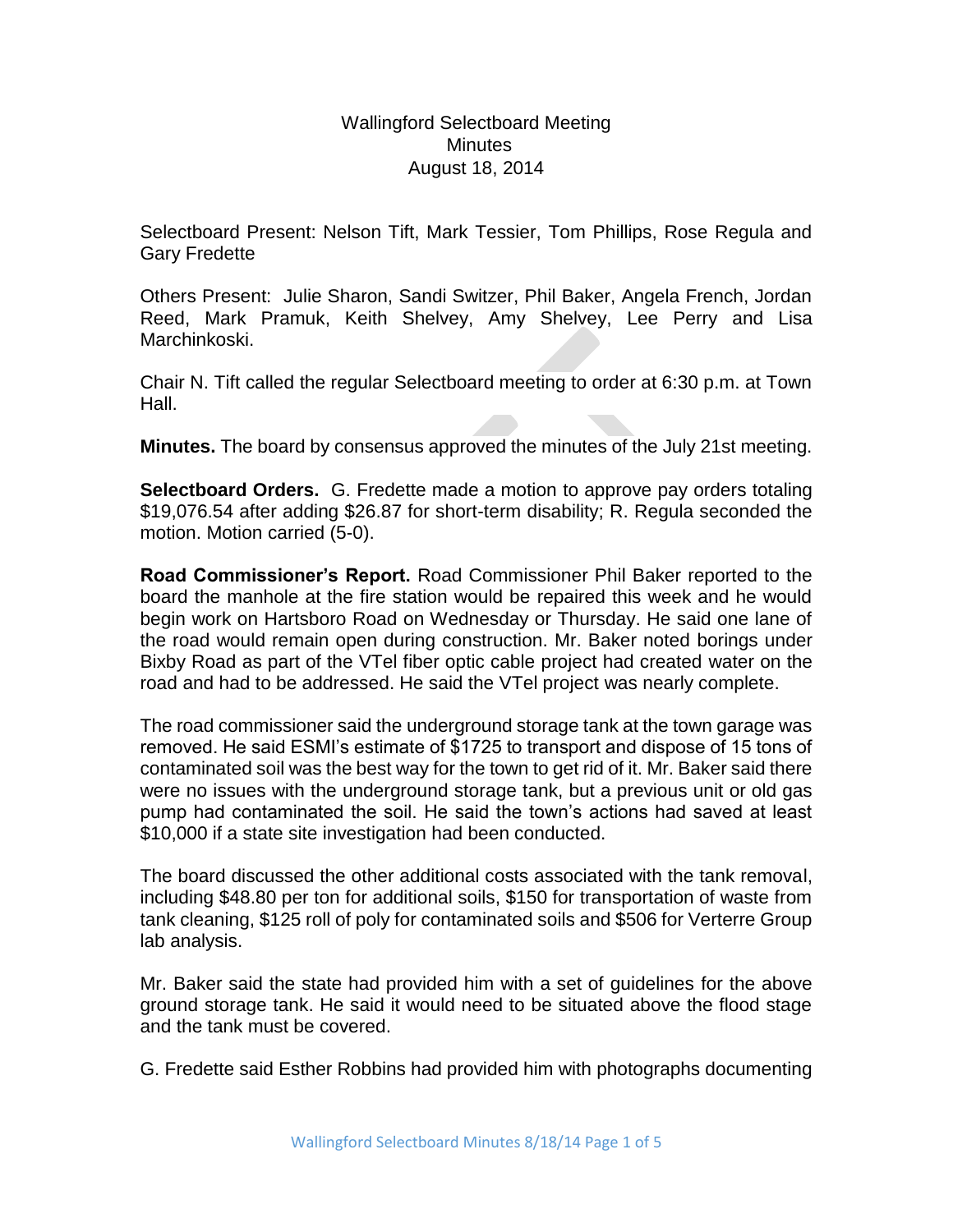issues with Hillside Drive. The board discussed a remedy with the road commissioner. G. Fredette made a motion directing road foreman Steve Lanfear to remove a section of the pavement and add gravel; M. Tessier seconded the motion. The motion was approved (5-0).

There was some discussion regarding insurance requirements for anyone hired by the town to perform work on behalf of the municipality. M. Tessier asked whether Mr. Baker would provide certificates of insurance with the town listed. Mr. Baker agreed.

T. Phillips questioned Mr. Baker about workers' compensation insurance and Mr. Baker said he did not need it, but he added he was in the process of putting a workers' compensation policy into effect.

N. Tift asked town administrator Sandi Switzer to contact VLCT to request a list of insurance requirements for contractors.

**Tax Sale.** VLCT information was provided to the board regarding municipal bidding at tax sales, including instances when it was not wise for a town to bid on properties. Delinquent tax collector Lee Perry said the town would be responsible for attorney fees, late fees, advertising and other costs if the town bid on a property when there were no other bidders.

Town Clerk and Treasurer Julie Sharon asked what the town would do with the property if it was the only bidder. Mr. Perry said the town could do whatever they wanted with it after the one year waiting period.

T. Phillips said the town would not incur any expenses if it did not bid. Mr. Perry responded he did not want to send a message to taxpayers that if a property did not sell at a tax sale the town would not bid on it and, therefore, the property owner could continue to use it.

Mr. Perry said the listers could reassess the properties making them more attractive to bidders. He said the current property owners would still be liable for back taxes if that were to occur.

T. Phillips said the town would wait until the next meeting to decide whether to bid on properties after the delinquent tax collector provided a list of expenses.

Mr. Perry said he would keep the town updated on the progress of tax sales and return with the requested information at the next meeting. He agreed to hold off on the sale of the Witham property. Mr. Perry was advised the board would be meeting on the second and fourth Mondays of September.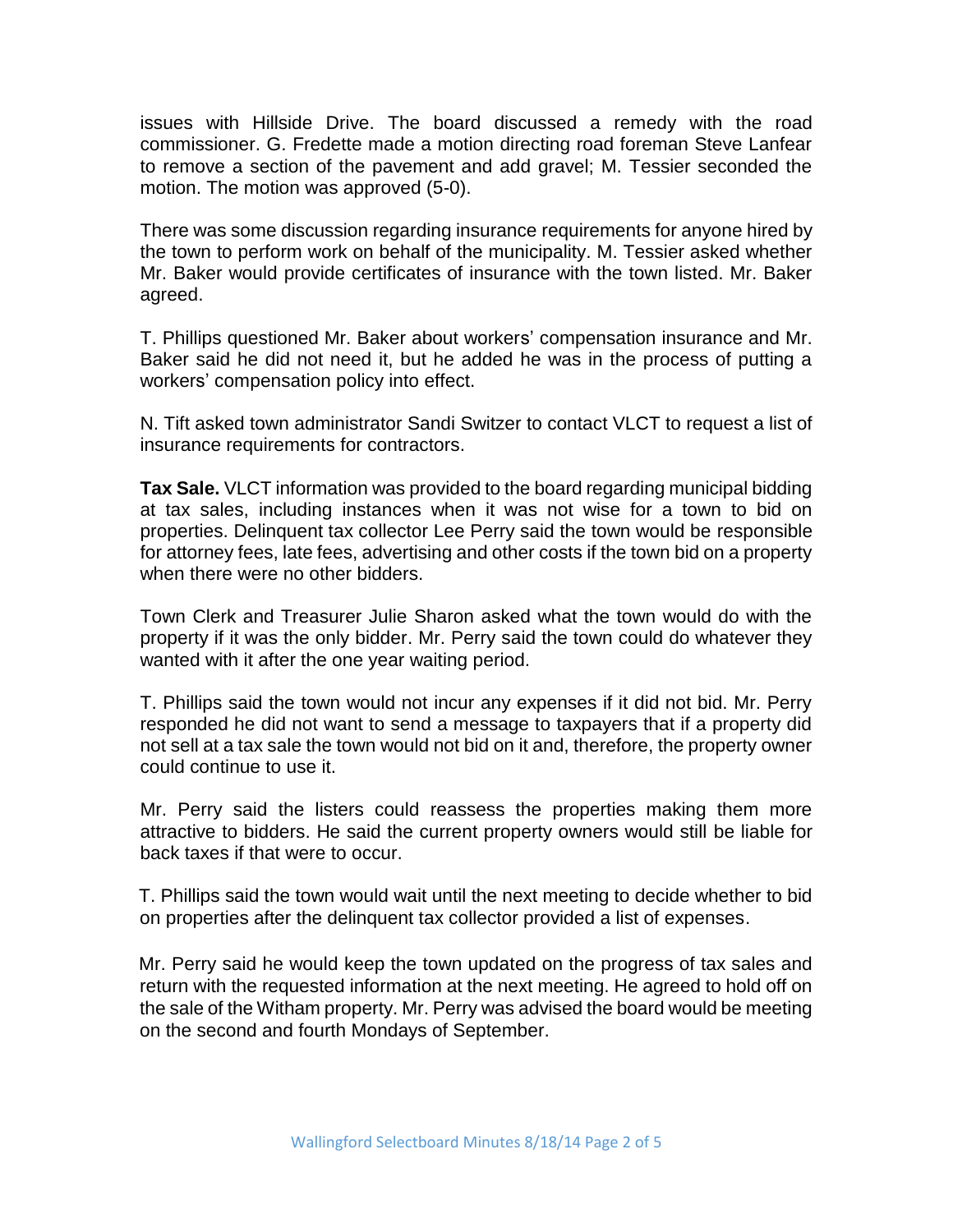**Recreation Area Vandalism.** There was a lengthy discussion regarding recent vandalism of the basketball courts, backboards, picnic tables, sign, port-a-potty, pavilion, pedestrian bridge and newly planted tree. Mark Pramuk said the issue was escalating beyond the park with signs along Route 7 being spray painted and needles and syringes found near Waldo Lane and the overpass. He said a kiosk at Stone Meadow Park had been damaged.

Lisa Marchinkoski said it was important for the town to consider long term solutions ranging from surveillance cameras to better lighting. Keith Shelvey agreed more lights at the park could be a deterrent and he said the town should increase law enforcement patrols.

Several residents mentioned no more projects should be undertaken until the vandalism issue was resolved.

M. Tessier said he would contact Green Mountain Power to see if additional lighting could be mounted on utility poles near the recreation field. T. Phillips said the town should turn the power on at the recreation field and leave it on year round.

N. Tift noted he had been concerned for several years the town was not spending enough money on law enforcement. He said it was important for citizens to immediately contact the constable, sheriff's department or Vermont State Police when an incident occurs.

M. Tessier agreed to obtain estimates for surveillance cameras.

There was discussion about removing vegetation around the tennis courts to improve street views into the recreation area. Mr. Pramuk expressed concern about using an herbicide near the river. Mr. Shelvey suggested pulling up the fence in order to remove the roots. He noted it would be a good idea to address tennis court maintenance and possibly reducing the area to one court rather than two.

Ms. Marchinkoski said she was concerned the new pavilion being considered for Elfin Lake could be another target for vandals. She said the town needed to take care of the facilities it had before building new ones. Ms. Marchinkoski, who is a member of the recreation committee, said the committee had provided a recommendation for the size of the pavilion and a stone flooring with the project cost at around \$3500. She said she later learned the Selectboard had increased the size of the structure and added a \$9000 concrete floor to the plan.

After further discussion, the Selectboard agreed by consensus to put the pavilion project on hold.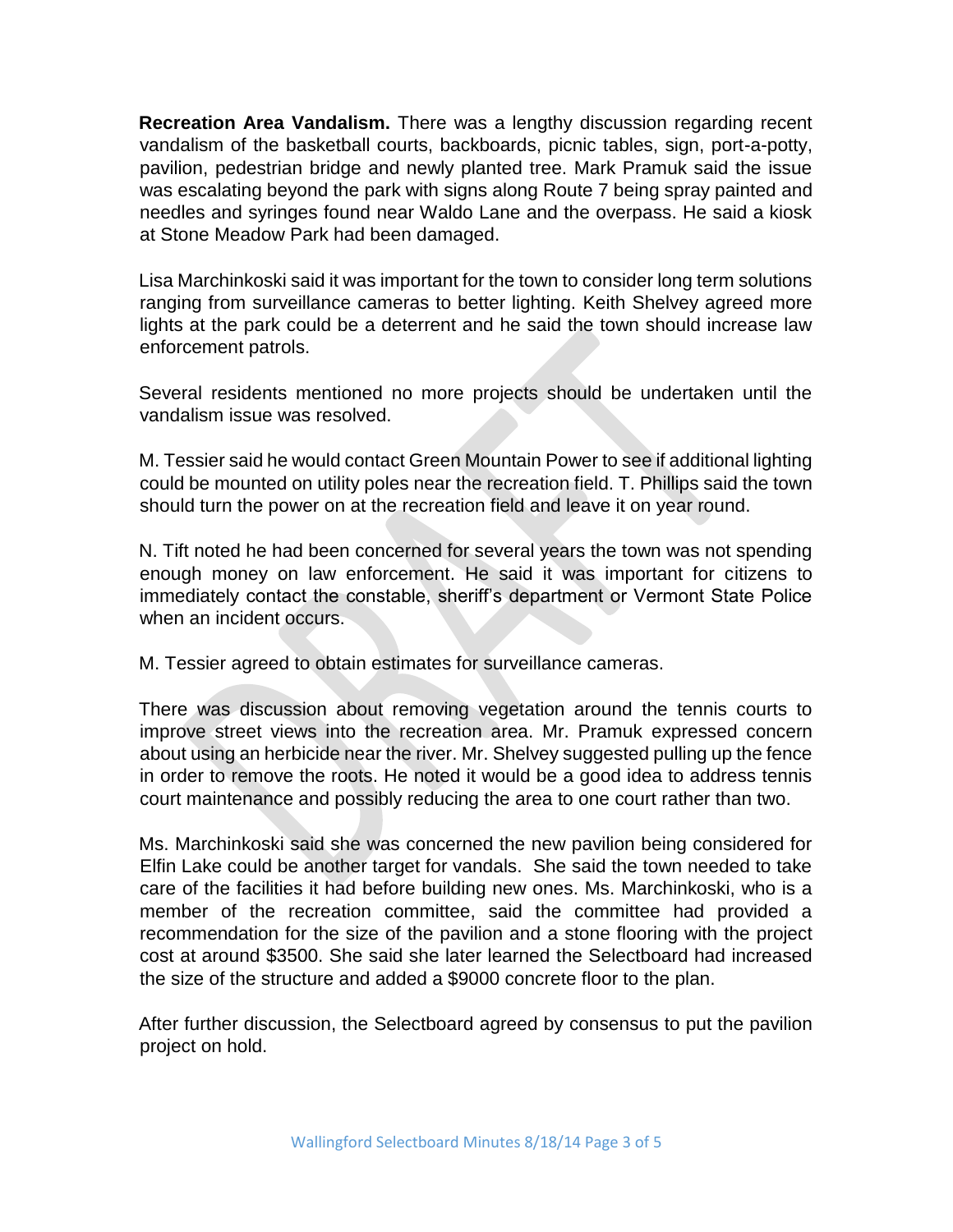G. Fredette requested the Recreation Committee meet to discuss the pavilion project and make another recommendation to the board.

**Fuel Tank Permit Application**. G. Fredette made a motion authorizing N. Tift to sign the state Division of Fire Safety permit application for the above ground fuel storage tank at the town garage; M. Tessier seconded the motion. Motion carried (5-0).

**Heating Fuel Bids**. The board reviewed #2 heating fuel bids from Gecha, Keyser, Mac's, Champlain Valley, Johnson Energy and Irving Oil. G. Fredette made a motion to accept Champlain Valley's bid of @ cost plus \$ 0.15 capped at \$3.35 budget payment or 30 days from delivery; T. Phillips seconded the motion. Motion carried (5-0). G. Fredette directed S. Switzer to request Champlain Valley match the fixed price of \$3.20 a gallon given to Wallingford Elementary School.

**PACIF Rate Increase.** The board reviewed VLCT's estimate of a \$1775 increase for property insurance in 2015 with an attached outline of the new property valuations. G. Fredette made a motion to approve guaranteed replacement cost; R. Regula seconded the motion. Motion carried (5-0).

**New Website.** S. Switzer gave the board an overview of the town's new website with photographs contributed by several citizens.

**Other Business/Announcements.** M. Tessier said he would get an estimate from Tucker Mulholland to repair the base for the transfer station trash compactor.

G. Fredette made a motion to approve the Wallingford Baptist Church request for a carnival with games, food, music and inflatables at the recreation field on September 27 from 8 a.m. to 4 p.m. with the church providing its own restroom facilities and a generator for power; R. Regula seconded the motion. Motion carried (5-0).

R. Regula asked what could be done about removing appliances from the transfer station. The board said transfer station attendants could make arrangements to have someone remove the appliances at no cost to the town.

The board briefly discussed Mie Kingsley using the tennis courts for dog obedience classes. The board took no action to cease the practice at this point.

The board extended its appreciation to Sue and Allan Thayer for the donation of a new gas grill for Elfin Lake.